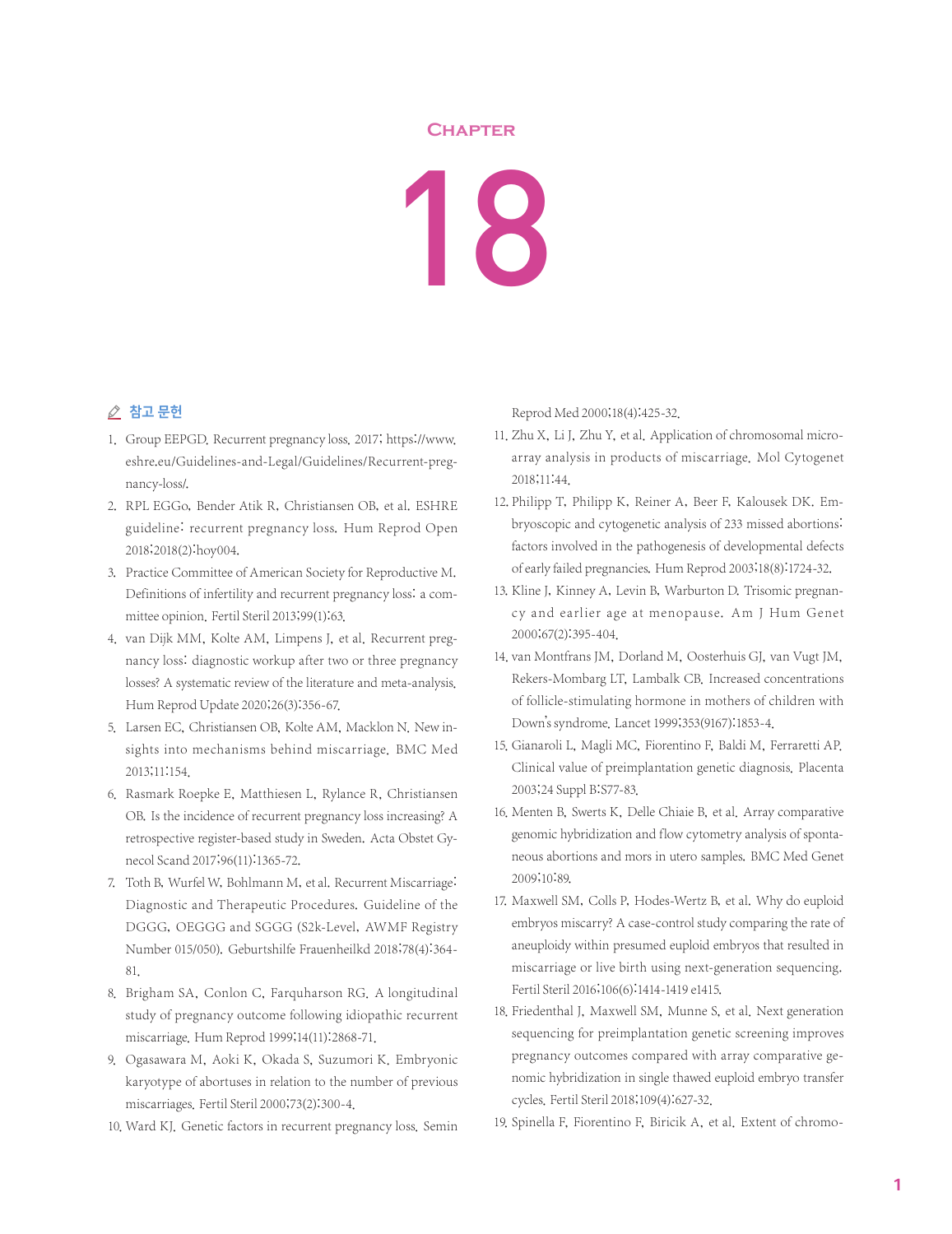somal mosaicism influences the clinical outcome of in vitro fertilization treatments. Fertil Steril 2018;109(1):77-83.

- 20. Munne S, Wells D. Detection of mosaicism at blastocyst stage with the use of high-resolution next-generation sequencing. Fertil Steril 2017;107(5):1085-91.
- 21. Lee S, Kim J, Jang B, et al. Fluctuation of peripheral blood T, B, and NK cells during a menstrual cycle of normal healthy women.J Immunol 2010;185(1):756-62.
- 22. Sojka DK. Uterine Natural Killer Cell Heterogeneity: Lessons From Mouse Models. Front Immunol 2020;11:290.
- 23. Vento-Tormo R, Efremova M, Botting RA, et al. Single-cell reconstruction of the early maternal-fetal interface in humans. Nature 2018;563(7731):347-53.
- 24. Wu F, Tian FJ, Lin Y, Xu WM. Oxidative Stress: Placenta Function and Dysfunction. Am J Reprod Immunol 2016;76(4):258-71.
- 25. Miller D, Motomura K, Garcia-Flores V, Romero R, Gomez-Lopez N. Innate Lymphoid Cells in the Maternal and Fetal Compartments. Front Immunol 2018;9:2396.
- 26. Beer AE, Kwak JY, Ruiz JE. Immunophenotypic profiles of peripheral blood lymphocytes in women with recurrent pregnancy losses and in infertile women with multiple failed in vitro fertilization cycles. Am J Reprod Immunol 1996;35(4):376- 82.
- 27. Kwak JY, Beaman KD, Gilman-Sachs A, Ruiz JE, Schewitz D, Beer AE. Up-regulated expression of CD56+, CD56+/CD16+, and CD19+ cells in peripheral blood lymphocytes in pregnant women with recurrent pregnancy losses. Am J Reprod Immunol 1995;34(2):93-9.
- 28. Lee SK, Na BJ, Kim JY, et al. Determination of clinical cellular immune markers in women with recurrent pregnancy loss. Am J Reprod Immunol 2013;70(5):398-411.
- 29. King K, Smith S, Chapman M, Sacks G. Detailed analysis of peripheral blood natural killer (NK) cells in women with recurrent miscarriage. Hum Reprod 2010;25(1):52-8.
- 30. Seshadri S, Sunkara SK. Natural killer cells in female infertility and recurrent miscarriage: a systematic review and meta-analysis. Hum Reprod Update 2014;20(3):429-38.
- 31. Kieffer TEC, Laskewitz A, Scherjon SA, Faas MM, Prins JR. Memory T Cells in Pregnancy. Front Immunol 2019;10:625.
- 32. Zhang YH, Sun HX. Immune checkpoint molecules in pregnancy: Focus on regulatory T cells. Eur J Immunol 2020;50(2):160-9.
- 33. Mor G, Aldo P, Alvero AB. The unique immunological and microbial aspects of pregnancy. Nat Rev Immunol 2017;17(8):469-82.
- 34. Kwak-Kim JY, Chung-Bang HS, Ng SC, et al. Increased T

helper 1 cytokine responses by circulating T cells are present in women with recurrent pregnancy losses and in infertile women with multiple implantation failures after IVF. Hum Reprod 2003;18(4):767-73.

- 35. Lee SK, Kim JY, Hur SE, et al. An imbalance in interleukin-17-producing T and Foxp3+ regulatory T cells in women with idiopathic recurrent pregnancy loss. Hum Reprod 2011;26(11):2964-2971.
- 36. Lee SK, Kim JY, Lee M, Gilman-Sachs A, Kwak-Kim J. Th17 and regulatory T cells in women with recurrent pregnancy loss. Am J Reprod Immunol 2012;67(4):311-8.
- 37. Zhang T, Zhu W, Zhao Y, et al. Early transient suppression of immune checkpoint proteins T-cell immunoglobulin mucin-3 and programmed cell death-1 in peripheral blood lymphocytes after blastocyst transfer is associated with successful implantation. Fertil Steril 2020.
- 38. Wang WJ, Salazar Garcia MD, Deutsch G, et al. PD-1 and PD-L1 expression on T-cell subsets in women with unexplained recurrent pregnancy losses. Am J Reprod Immunol 2020;83(5):e13230.
- 39. Han AR, Han JW, Lee SK. Inherited thrombophilia and anticoagulant therapy for women with reproductive failure. Am J Reprod Immunol 2021;85(4):e13378.
- 40. Palomba S, Falbo A, Orio F, Jr., Zullo F. Effect of preconceptional metformin on abortion risk in polycystic ovary syndrome: a systematic review and meta-analysis of randomized controlled trials. Fertil Steril 2009;92(5):1646-58.
- 41. Ikuma S, Sato T, Sugiura-Ogasawara M, Nagayoshi M, Tanaka A, Takeda S. Preimplantation Genetic Diagnosis and Natural Conception: A Comparison of Live Birth Rates in Patients with Recurrent Pregnancy Loss Associated with Translocation. PLoS One 2015;10(6):e0129958.
- 42. Franssen MT, Musters AM, van der Veen F, et al. Reproductive outcome after PGD in couples with recurrent miscarriage carrying a structural chromosome abnormality: a systematic review. Hum Reprod Update 2011;17(4):467-75.
- 43. Venetis CA, Papadopoulos SP, Campo R, Gordts S, Tarlatzis BC, Grimbizis GF. Clinical implications of congenital uterine anomalies: a meta-analysis of comparative studies. Reprod Biomed Online 2014;29(6):665-83.
- 44. Chan S, Boelaert K. Optimal management of hypothyroidism, hypothyroxinaemia and euthyroid TPO antibody positivity preconception and in pregnancy. Clin Endocrinol (Oxf) 2015;82(3):313-26.
- 45. Jakubowicz DJ, Iuorno MJ, Jakubowicz S, Roberts KA, Nestler JE. Effects of metformin on early pregnancy loss in the polycystic ovary syndrome. J Clin Endocrinol Metab